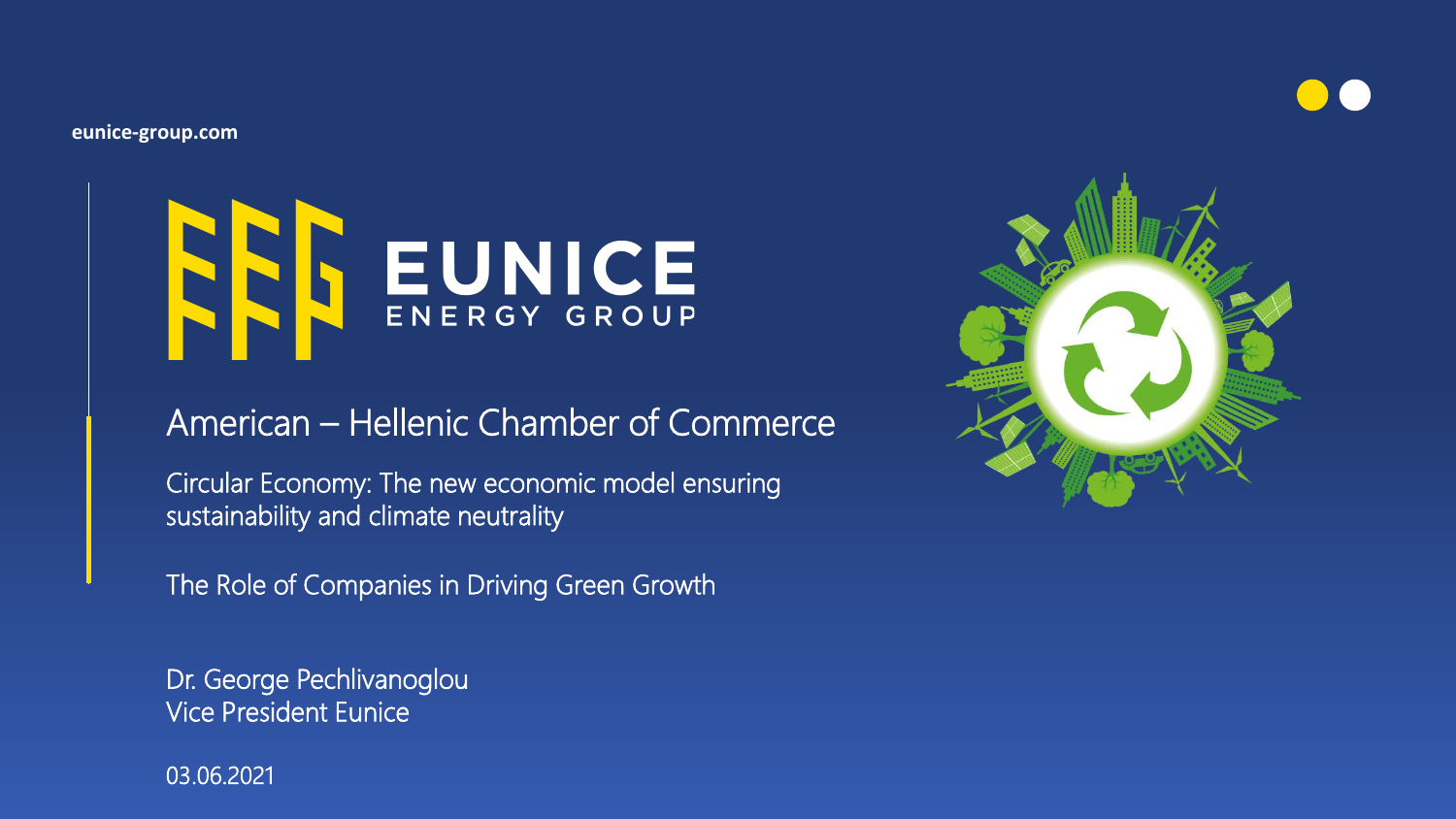

# Circular economy: The new pathway to sustainability

**Renewable Energy Sources & Energy Transition**

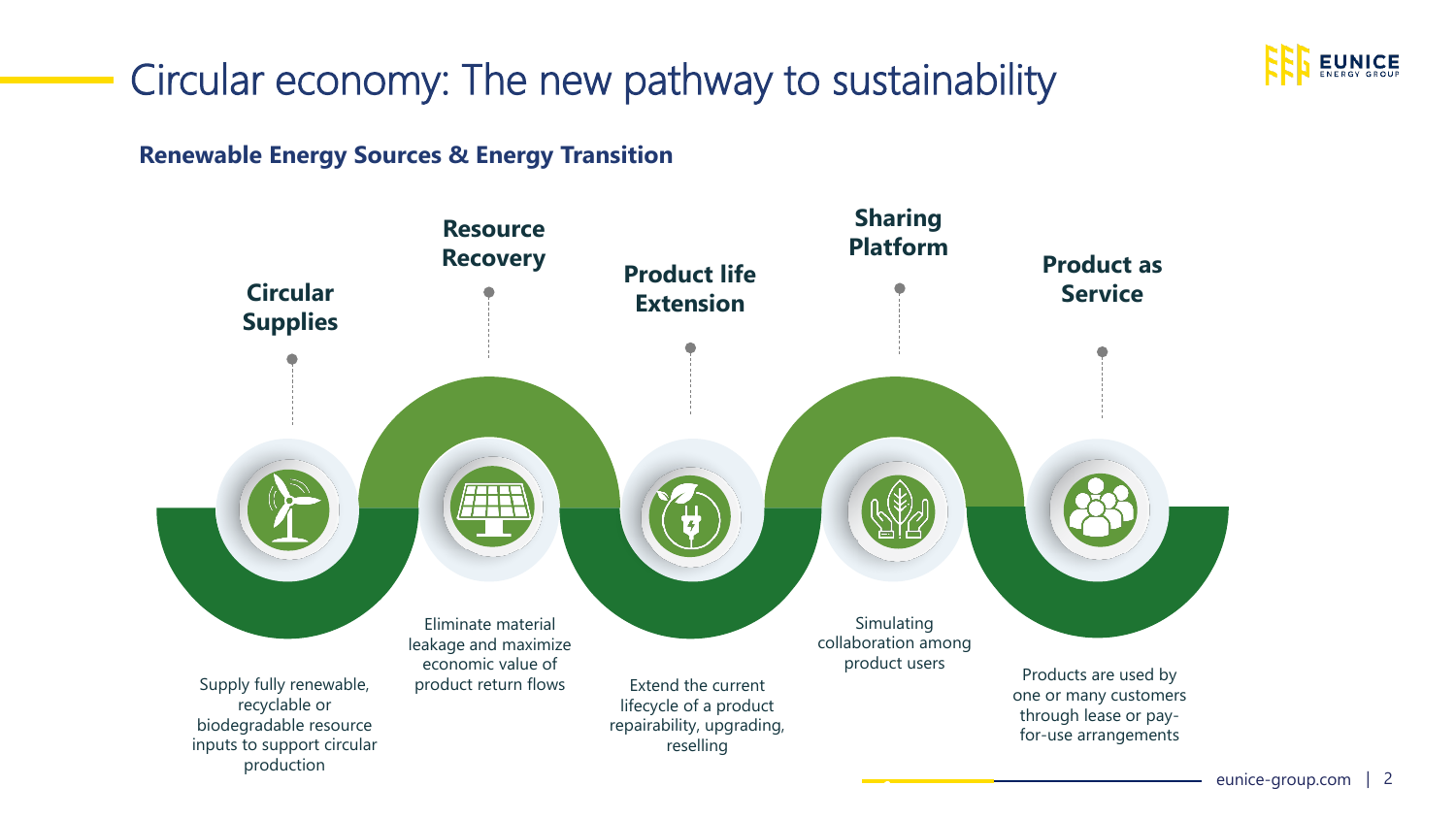#### R E N E W A B L E S IN G R E E C E





**GW**

**GW**

### **ASSET MANAGEMENT**



Smart energy management

#### **GRID OPTIMIZATION**



Real time supply & demand platform

#### **INTEGRATED CUSTOMER SERVICES**



Energy storage optimization



Real time network control



Digital field



Increased productivity



**Efficient** storage



Trust & transparency

**BOLD INVESTMENTS**



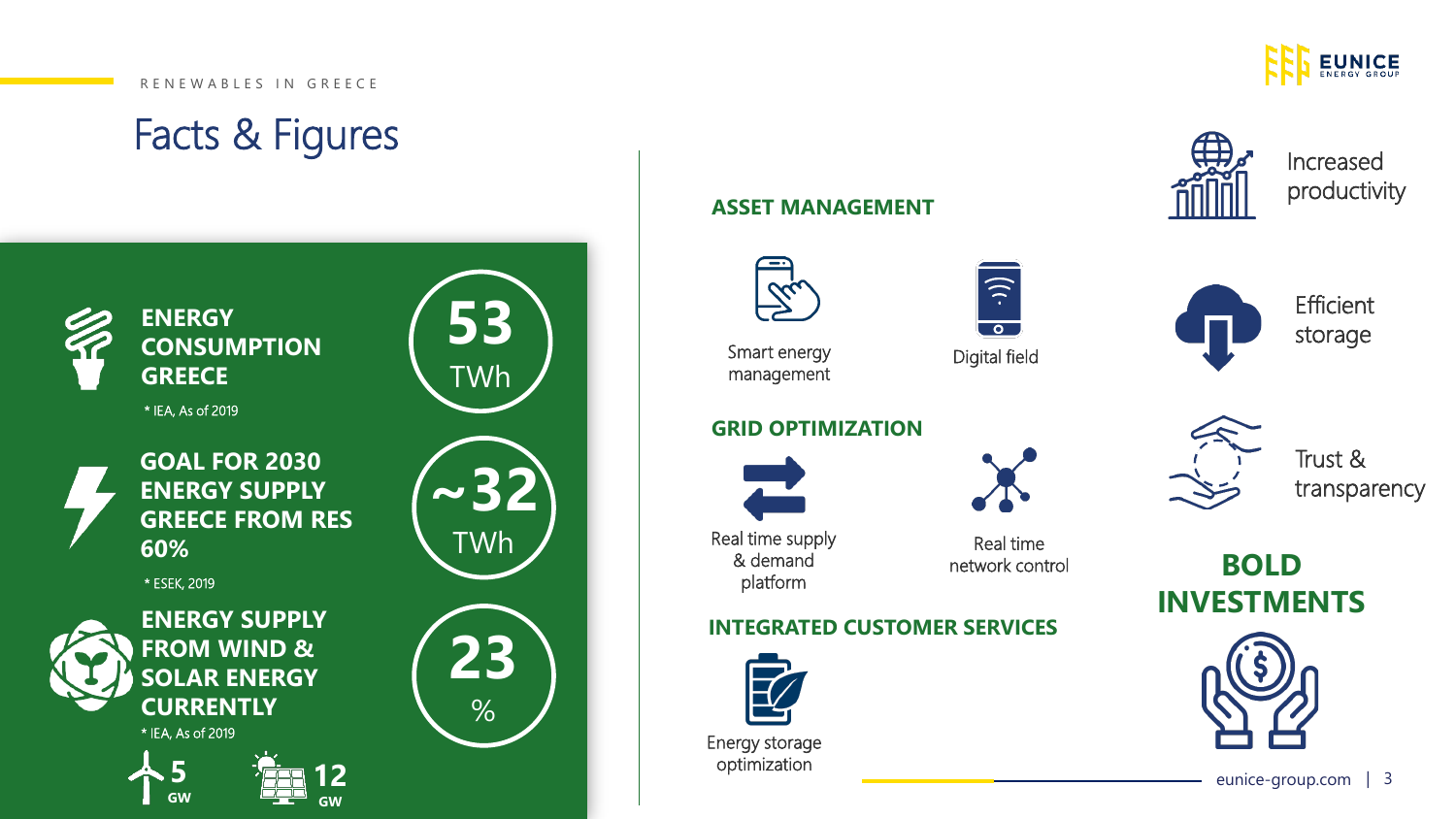#### E U N I C E

## Project Portfolio

- Battery Energy Storage Systems  $\blacktriangleright$ 
	- Ptolemaida BESS
	- Arcadia BESS



- Interconnections  $\blacktriangleright$ 
	- SAI
	- GAP



**EUNICE** 

 $\blacktriangleright$ Green islands